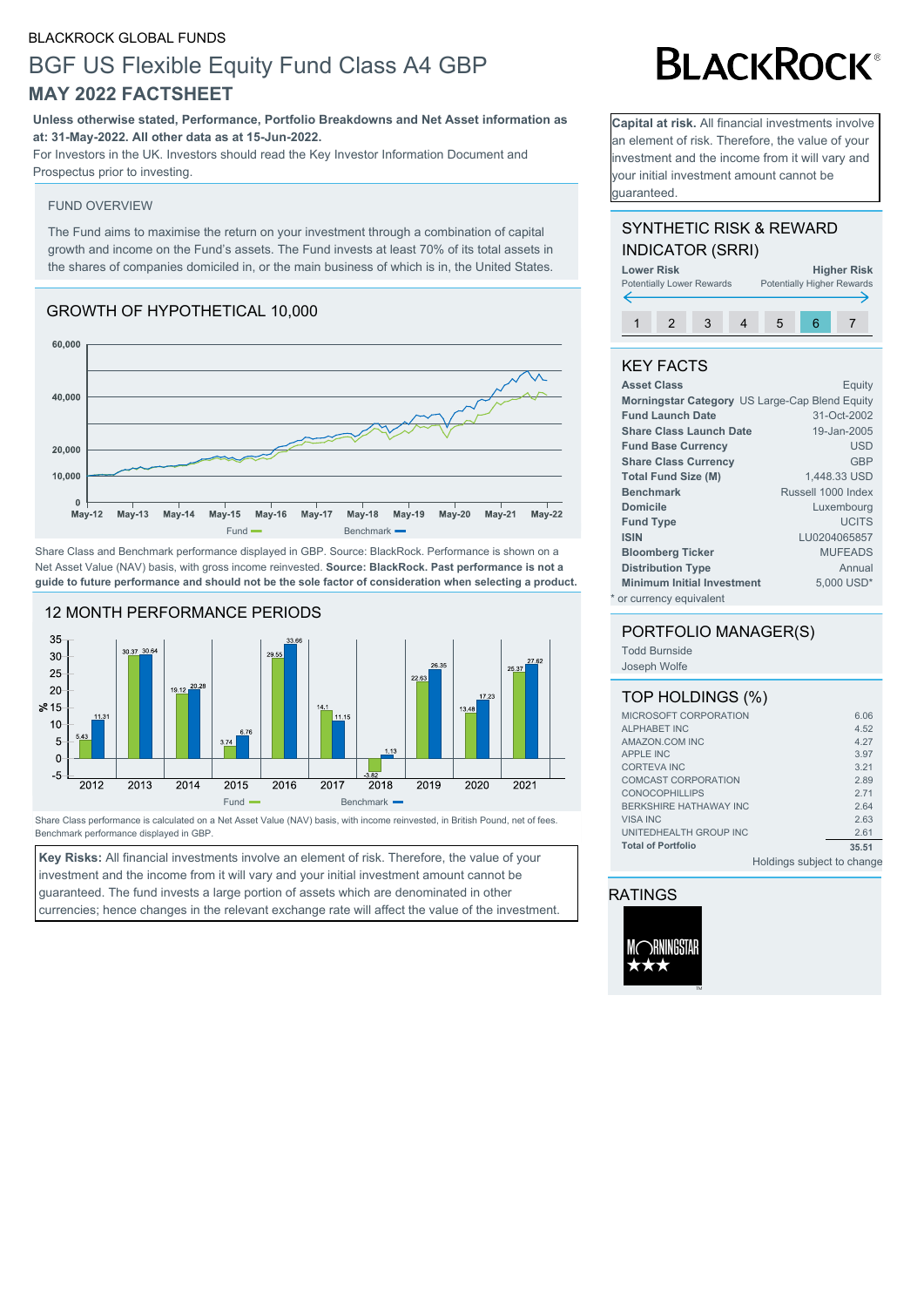#### SECTOR BREAKDOWN (%)

|                               | <b>Fund</b> | <b>Benchmark</b> | <b>Active</b> |
|-------------------------------|-------------|------------------|---------------|
| Information Technology        | 23.16       | 26.86            | $-3.70$       |
| <b>Health Care</b>            | 13.46       | 14.09            | $-0.62$       |
| <b>Consumer Discretionary</b> | 12.89       | 10.87            | 2.02          |
| Financials                    | 12.73       | 11.70            | 1.04          |
| Communication                 | 11.88       | 8.34             | 3.53          |
| Industrials                   | 9.28        | 8.41             | 0.87          |
| <b>Materials</b>              | 5.65        | 2.61             | 3.05          |
| Energy                        | 5.14        | 4.63             | 0.51          |
| <b>Consumer Staples</b>       | 3.96        | 6.22             | $-2.26$       |
| <b>Real Estate</b>            | 1.36        | 3.34             | $-1.98$       |
| Cash and/or Derivatives       | 0.49        | 0.01             | 0.48          |
| <b>Utilities</b>              | 0.00        | 2.93             | $-2.93$       |
|                               |             |                  |               |

Negative weightings may result from specific circumstances (including timing differences between trade and settlement dates of securities purchased by the funds) and/or the use of certain financial instruments, including derivatives, which may be used to gain or reduce market exposure and/or risk management. Allocations are subject to change.

| FEES AND CHARGES          |          |
|---------------------------|----------|
| <b>Max Initial Charge</b> | 5.00%    |
| <b>Exit Fee</b>           | $0.00\%$ |
| <b>Ongoing Charge</b>     | 1.81%    |
| <b>Performance Fee</b>    | $0.00\%$ |
|                           |          |

#### DEALING INFORMATION

| <b>Settlement</b>        | Trade Date + 3 days          |
|--------------------------|------------------------------|
| <b>Dealing Frequency</b> | Daily, forward pricing basis |

#### GEOGRAPHIC BREAKDOWN (%)







#### **GLOSSARY**

**Market Capitalisation:** is the total value of the shares issued by a company which trades on the stock exchange.

**Ongoing Charge:** is a figure representing all annual charges and other payments taken from the fund.

**Quartile Rank:** categorises a fund into four equal bands based on their performance over a specified period within the relevant Morningstar's sector. The top or first quartile contains the top 25% of funds, through to the bottom or 4th quartile which contains the bottom 25% of funds.

 $\left| \bigotimes \right|$ +44 (0) 20 7743 33 $\left| \bigotimes$  investor.services@blackrock.com  $\left| \bigoplus \right|$  blackrock.co.uk

**SRRI:** is a value based on the volatility of the fund, which gives an indication of the overall risk and reward profile of the Fund.

**Performance Fee:** is charged on any returns that, subject to a High Water Mark, the Fund achieves above it's performance fee benchmark. Please refer to the Prospectus for further information.



#### **IMPORTANT INFORMATION:**

All financial investments involve an element of risk. Therefore, the value of your investment and the income from it will vary and your initial investment amount cannot be guaranteed. This document is marketing material. BlackRock Global Funds (BGF) is an open-ended investment company established and domiciled in Luxembourg which is available for sale in certain jurisdictions only. BGF is not available for sale in the U.S. or to U.S. persons. Product information concerning BGF should not be published in the U.S. BlackRock Investment Management (UK) Limited is the Principal Distributor of BGF and may terminate marketing at any time. Subscriptions in BGF are valid only if made on the basis of the current Prospectus, the most recent financial reports and the Key Investor Information Document, which are available in registered jurisdictions and available in local language where registered can be found at www.blackrock.com on the relevant product pages. . Prospectuses, Key Investor Information Documents and application forms may not be available to investors in certain jurisdictions where the Fund in question has not been authorised. Investors should understand all characteristics of the funds objective before investing. For information on investor rights and how to raise complaints please go to https://www.blackrock.com/corporate/compliance/investor-right available in in local language in registered jurisdictions. In the UK and Non-European Economic Area (EEA) countries: this is Issued by BlackRock Investment Management (UK) Limited, authorised and regulated by the Financial Conduct Authority. Registered office: 12 Throgmorton Avenue, London, EC2N 2DL. Tel: + 44 (0)20 7743 3000. Registered in England and Wales No. 02020394. For your protection telephone calls are usually recorded. Please refer to the Financial Conduct Authority website for a list of authorised activities conducted by BlackRock.© 2022 BlackRock, Inc. All Rights reserved. BLACKROCK, BLACKROCK SOLUTIONS, iSHARES, SO WHAT DO I DO WITH MY MONEY, INVESTING FOR A NEW WORLD, and BUILT FOR THESE TIMES are registered and unregistered trademarks of BlackRock, Inc. or its subsidiaries in the United States and elsewhere. All other trademarks are those of their respective owners.